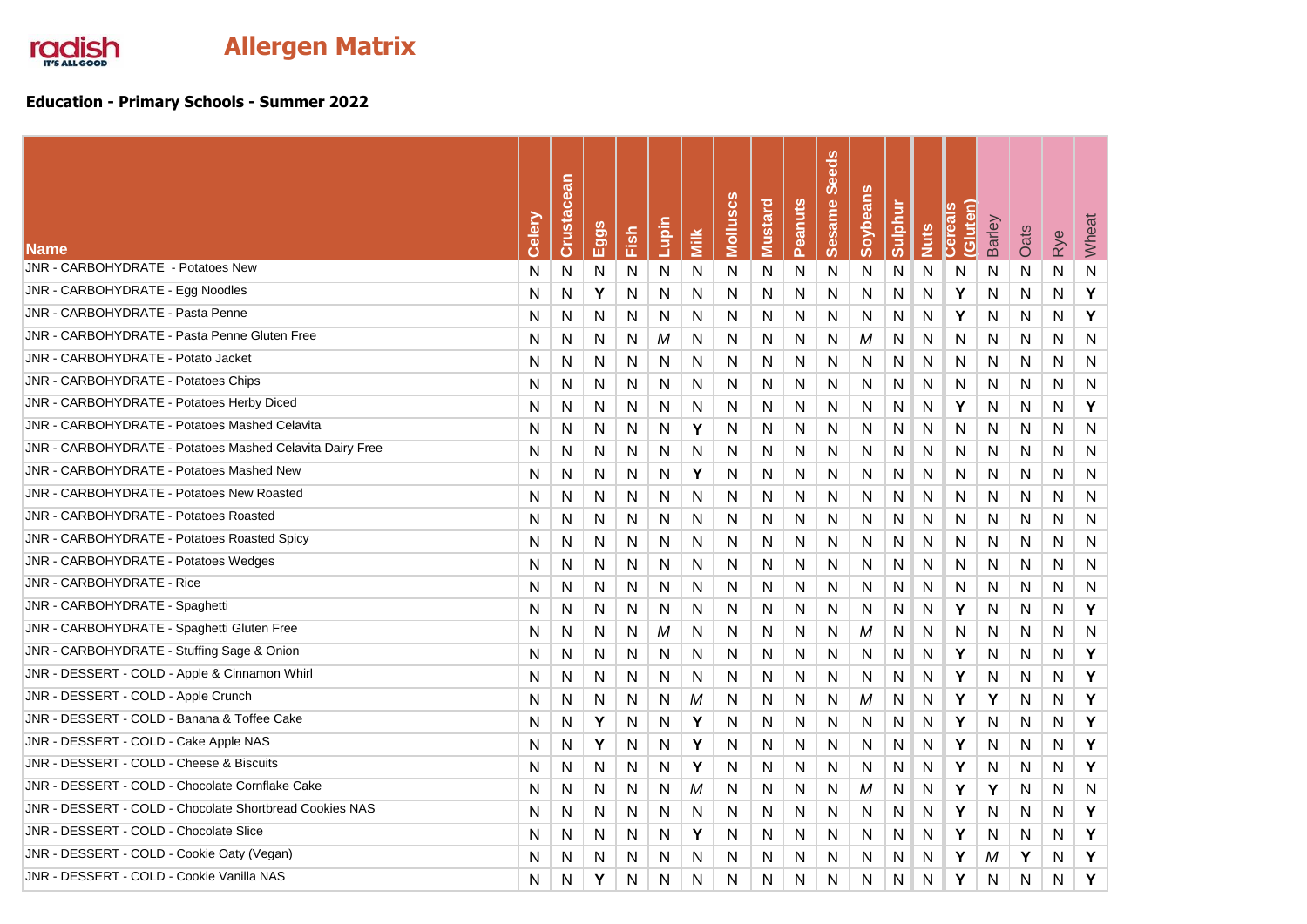| JNR - DESSERT - COLD - Flapjack Plain                  | N | N | N | N | N | N | N | N | N | N  | N  | Ν | N | Y | Μ | Υ | N | M            |
|--------------------------------------------------------|---|---|---|---|---|---|---|---|---|----|----|---|---|---|---|---|---|--------------|
| JNR - DESSERT - COLD - Frozen Yoghurt Mango            | N | N | N | N | N | Υ | N | N | N | N  | N. | N | N | N | N | N | N | N            |
| JNR - DESSERT - COLD - Fruit Yoghurt                   | N | N | N | N | N | Y | N | N | N | N  | N  | N | N | N | N | N | N | N            |
| JNR - DESSERT - COLD - Fruit Salad NAS                 | N | N | N | N | N | N | N | N | N | N  | N  | N | N | N | N | N | N | N            |
| JNR - DESSERT - COLD - Fruit Slushy                    | N | N | N | N | N | N | N | N | N | N  | N  | Ν | N | N | N | N | N | $\mathsf{N}$ |
| JNR - DESSERT - COLD - Ice Lolly                       | N | N | N | N | N | N | N | N | N | N  | N  | N | N | N | N | N | N | N            |
| JNR - DESSERT - COLD - Jelly Orange with Mandarins     | N | N | N | N | N | N | N | N | N | N  | N  | N | N | N | N | N | N | N            |
| JNR - DESSERT - COLD - Jelly Raspberry                 | N | N | N | N | N | М | N | N | N | N  | N  | Ν | N | N | N | N | N | N            |
| JNR - DESSERT - COLD - Peach & Apple Crumble Slice     | N | N | N | N | N | N | N | N | N | N  | N  | Ν | N | Y | М | Υ | N | Υ            |
| JNR - DESSERT - COLD - Rice Krispie Cake               | N | N | N | N | N | М | N | N | N | N  | M  | Ν | N | Υ | Y | N | N | $\mathsf{N}$ |
| JNR - DESSERT - COLD - Shortbread Chocolate            | N | N | N | N | N | N | N | N | N | N  | N  | N | N | Υ | N | N | N | Υ            |
| JNR -DESSERT - COLD - Shortbread Finger                | N | N | N | N | N | N | N | N | N | N  | N  | Ν | N | Υ | N | N | N | Υ            |
| JNR - DESSERT - COLD - Sponge Chocolate Iced           | N | N | Y | N | N | Y | N | N | N | N  | N  | N | N | Y | N | N | N | Υ            |
| JNR - DESSERT - COLD - Sponge Vanilla Iced             | N | N | Y | N | N | N | N | N | N | N  | N  | Ν | N | Υ | N | N | N | Υ            |
| JNR - DESSERT - COLD - Strawberry Ice Cream            | N | N | N | N | N | Y | N | N | N | N  | N  | Ν | N | N | N | N | N | N            |
| JNR - DESSERT - HOT - Cake Vanilla Honey & Yoghurt     | N | N | Υ | N | N | Υ | N | N | N | N  | N  | N | N | Υ | N | N | N | Υ            |
| JNR - DESSERT - HOT - Custard                          | N | N | N | N | N | Y | Ν | N | N | N  | N  | Ν | N | N | N | N | N | $\mathsf{N}$ |
| JNR - DESSERT - HOT - Sponge Apple & Cinnamon          | N | N | Υ | N | N | N | N | N | N | N  | N  | Ν | N | Y | N | N | N | Υ            |
| JNR - DESSERT - HOT - Sponge Summer Fruits             | N | N | Υ | N | N | N | N | N | N | N  | N  | Ν | N | Υ | N | N | N | Υ            |
| JNR - MAIN - FISH - Baguette Tuna Mayonnaise           | N | N | Υ | Υ | N | N | N | N | N | М  | N  | N | N | Y | Υ | N | N | Υ            |
| JNR - MAIN - FISH - Bap Tuna Mayonnasie                | N | N | Y | Υ | N | N | N | N | N | М  | N  | N | N | Υ | N | N | N | Υ            |
| JNR - MAIN - FISH - Breaded Fish Gluten Free           | N | N | N | Υ | N | N | N | N | N | N  | N  | Ν | N | N | N | N | N | N            |
| JNR - MAIN - FISH - Fish Fingers                       | N | N | N | Y | N | N | N | N | N | N  | N  | Ν | N | Y | N | N | N | Υ            |
| JNR - MAIN - FISH - Jacket Potato Tuna Mayonnaise      | N | N | Υ | Y | N | N | N | N | N | N  | N  | Ν | N | N | N | N | N | $\mathsf{N}$ |
| JNR - MAIN - FISH - Salmon Fish Fingers                | N | N | N | Υ | N | N | N | N | N | N  | N  | N | N | Y | N | N | N | Υ            |
| JNR - MAIN - FISH - Tuna & Sweetcorn Pasta             | N | N | N | Y | N | Y | N | N | N | N  | N  | N | N | Υ | N | N | N | Υ            |
| JNR - MAIN - FISH - Tuna Melt Panini                   | N | N | Υ | Υ | N | Y | N | N | N | М  | N  | Ν | N | Y | Μ | N | N | Υ            |
| JNR - MAIN - FISH - Wrap Tuna Mayonnaise               | N | N | Υ | Υ | N | N | N | N | N | N  | N  | Ν | N | Υ | N | N | N | Υ            |
| JNR - MAIN - MEAT - BBQ Chicken Burger Theos           | Υ | N | Y | N | N | N | N | N | N | M  | Y  | Y | N | Υ | N | N | N | Y            |
| JNR - MAIN - MEAT - BBQ Chicken Thigh                  | N | N | N | N | N | N | N | N | N | N  | N  | N | N | N | N | N | N | N            |
| JNR - MAIN - MEAT - Beef Burger                        | N | N | N | N | N | N | N | N | N | М  | N  | N | N | Υ | N | N | N | Υ            |
| JNR - MAIN - MEAT - Beef Burger Halal                  | N | N | N | N | N | N | N | N | N | M  | N  | Υ | N | Υ | N | N | N | Υ            |
| JNR - MAIN - MEAT - Beef Chilli Con Carne              | N | N | N | N | N | N | N | N | N | N  | N  | N | N | М | N | N | N | М            |
| JNR - MAIN - MEAT - Beef Lasagne                       | N | N | N | N | N | Υ | N | N | N | N  | N. | N | N | Υ | N | N | N | Υ            |
| JNR - MAIN - MEAT - Beef Pasta Bake topped with Cheese | N | N | N | N | N | Y | N | N | N | N. | N  | N | N | Υ | N | N | N | Υ            |
| JNR - MAIN - MEAT - Cheese & Ham Panini                | N | N | N | N | N | Y | N | N | N | М  | N  | N | N | Υ | М | N | N | Y            |
| JNR - MAIN - MEAT - Chicken & Pesto Pasta              | N | N | N | N | N | N | N | N | N | N  | N  | N | N | Y | N | N | N | Υ            |
| JNR - MAIN - MEAT - Chicken & Sweetcorn Pizza          | N | N | М | N | N | Y | N | N | N | N  | N  | N | N | Υ | N | N | N | Y            |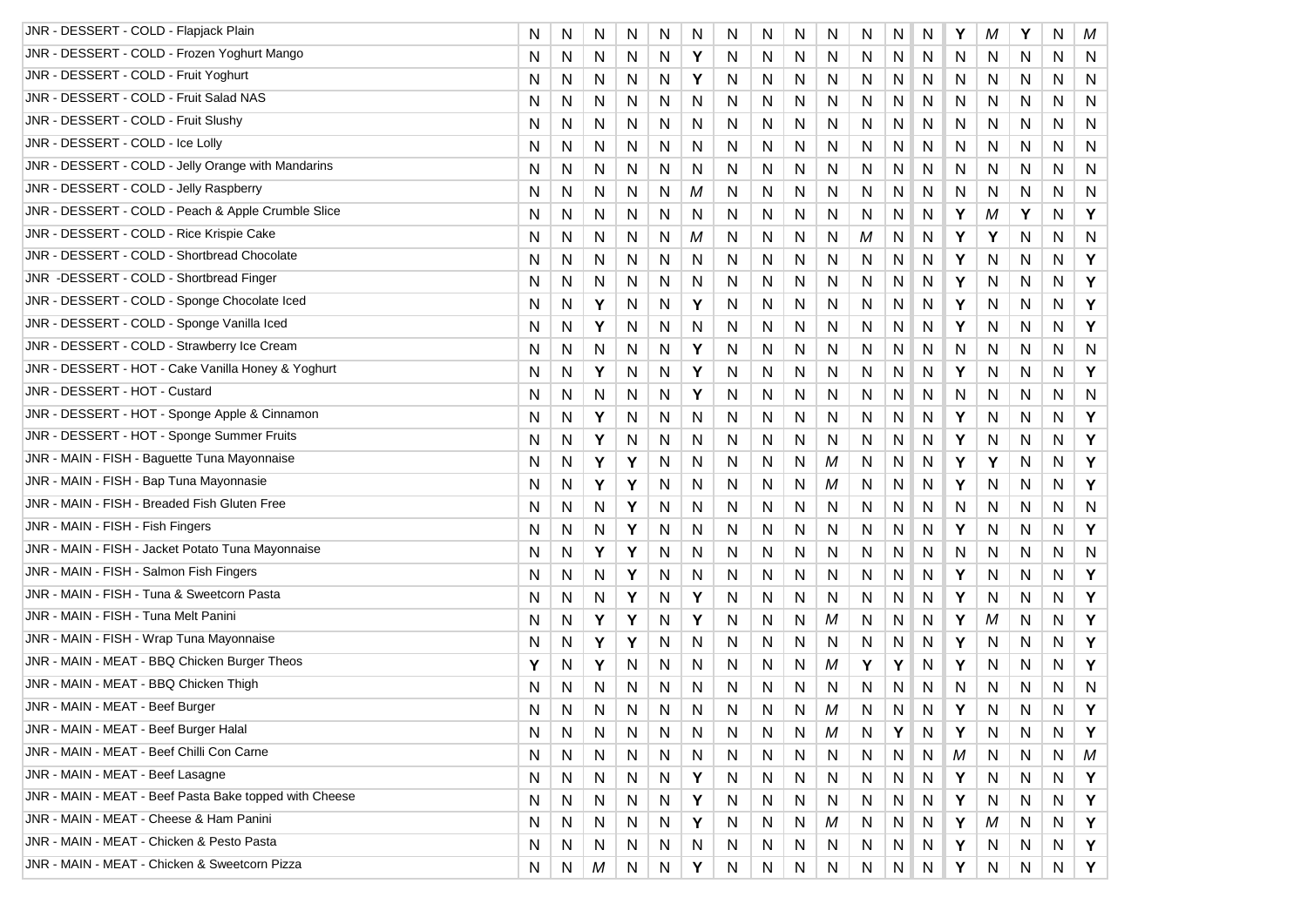| JNR - MAIN - MEAT - Chicken Cajun Pizza Deep Pan                | N | N | N | N | N | Υ | N | N | N | N | N | N | N | Υ | N | N | N | Y |
|-----------------------------------------------------------------|---|---|---|---|---|---|---|---|---|---|---|---|---|---|---|---|---|---|
| JNR - MAIN - MEAT - Chicken Curry                               | N | N | N | N | N | N | N | Y | N | N | N | N | N | N | N | N | N | N |
| JNR - MAIN - MEAT - Chicken Korma                               | N | N | N | N | N | Y | N | N | N | N | N | N | N | N | N | N | N | N |
| JNR - MAIN - MEAT - Chicken Lasagne                             | N | N | N | N | N | Υ | N | N | N | N | N | N | N | Υ | N | N | N | Y |
| JNR - MAIN - MEAT - Chicken Roasted                             | N | N | N | N | N | N | N | N | N | N | N | N | N | N | N | N | N | N |
| JNR - MAIN - MEAT - Chicken Sausage & Apple Plait               | N | N | Y | N | N | N | N | Υ | N | N | Y | Υ | N | Υ | N | N | N | Υ |
| <b>JNR - MAIN - MEAT - Chicken Sausages</b>                     | N | N | N | N | N | N | N | Υ | N | N | Υ | Υ | N | Υ | N | N | N | Υ |
| JNR - MAIN - MEAT - Chicken Tomato & Mascarpone Pasta           | N | N | N | N | N | Y | N | Ν | N | N | N | N | N | Υ | N | N | N | Y |
| JNR - MAIN - MEAT - Gammon Roast                                | N | N | N | N | N | N | N | Ν | N | N | N | N | N | N | N | N | N | N |
| JNR - MAIN - MEAT - Ham & Cheese Pizza Deep Pan                 | N | N | N | N | N | Y | N | N | N | N | N | N | N | Y | N | N | N | Υ |
| JNR - MAIN - MEAT - Herby Chicken                               | N | N | N | N | N | N | N | N | N | N | N | N | N | N | Ν | N | N | N |
| JNR - MAIN - MEAT - Hoisin Chicken                              | N | N | N | N | N | N | N | N | N | N | Y | Υ | N | N | N | N | N | N |
| JNR - MAIN - MEAT - Lamb Chilli Con Carne                       | N | N | N | N | N | N | N | N | N | N | N | N | N | М | N | Ν | N | M |
| JNR - MAIN - MEAT - Lamb Lasagne                                | N | N | N | N | N | Υ | N | N | N | N | N | N | N | Υ | N | Ν | N | Υ |
| JNR - MAIN - MEAT - Lamb Pasta Bake topped with Cheese          | N | N | N | N | N | Y | N | N | N | N | N | N | N | Υ | N | N | N | Y |
| JNR - MAIN - MEAT - Piri Piri Chicken Thighs                    | N | N | N | N | N | N | N | N | N | N | N | N | N | N | N | N | N | N |
| JNR - MAIN - MEAT - Pork Sausages 70%                           | N | N | N | N | N | N | N | Ν | N | N | N | Υ | N | Y | N | Ν | N | Y |
| JNR - MAIN - MEAT - Sausage & Apple Plait                       | N | N | Υ | N | N | N | N | Υ | N | N | Υ | Y | N | Y | N | N | N | Y |
| JNR - MAIN - MEAT - Sticky Chicken                              | N | N | N | N | N | N | N | N | N | N | Υ | N | N | N | N | N | N | N |
| JNR - MAIN - MEAT - Sweet Chilli Chicken                        | N | N | N | N | N | N | N | N | N | N | N | N | N | N | N | N | N | N |
| JNR - MAIN - MEAT - Sweet Chilli Chicken Wrap                   | N | N | N | N | N | N | N | N | N | N | N | N | N | Υ | N | N | N | Υ |
| JNR - MAIN - MEAT - Turkey Roast                                | N | N | N | N | N | N | N | N | N | N | N | N | N | N | N | N | N | N |
| JNR - MAIN - VEGETARIAN - Baguette Cheese                       | N | N | N | N | N | Υ | N | Ν | N | M | N | N | N | Υ | Υ | N | N | Y |
| JNR - MAIN - VEGETARIAN - Baguette Egg Mayo                     | N | N | Υ | N | N | N | N | N | N | M | N | N | N | Y | Y | N | N | Y |
| JNR - MAIN - VEGETARIAN - Baguette Roasted Vegetables & Humous  | N | N | N | N | N | N | N | N | N | М | N | Υ | N | Υ | Υ | N | N | Υ |
| JNR - MAIN - VEGETARIAN - Bap Cheese                            | N | N | N | N | N | Υ | N | N | N | М | N | N | N | Υ | Ν | N | N | Υ |
| JNR - MAIN - VEGETARIAN - Bap Egg Mayo                          | N | N | Υ | N | N | N | N | Ν | N | М | N | N | N | Υ | N | N | N | Y |
| JNR - MAIN - VEGETARIAN - Bap Roasted Vegetables & Humous       | N | N | N | N | N | N | N | N | N | M | N | Υ | N | Υ | N | N | N | Υ |
| JNR - MAIN - VEGETARIAN - Cheese & Tomato Pizza Deep Pan        | N | N | N | N | N | Y | N | N | N | N | N | N | N | Y | N | N | N | Υ |
| JNR - MAIN - VEGETARIAN - Cheese & Tomato Wheel                 | N | N | N | N | N | Y | N | N | N | N | N | N | N | Υ | N | Ν | Ν | Y |
| JNR - MAIN - VEGETARIAN - Cheesy Tomato Pasta Bake              | N | N | N | N | N | Υ | N | N | N | N | N | N | N | Υ | N | Ν | N | Y |
| JNR - MAIN - VEGETARIAN - Chinese Vegetables with Edamame Beans | N | N | N | N | N | N | N | N | N | N | Y | N | N | N | N | N | N | N |
| JNR - MAIN - VEGETARIAN - Falafel Burger with Mango Chutney     | N | N | Υ | N | N | N | N | N | N | М | N | N | N | Y | N | N | N | Y |
| JNR - MAIN - VEGETARIAN - Jacket Potato Baked Beans             | N | N | N | N | N | N | N | N | N | N | N | N | N | N | N | N | N | N |
| JNR - MAIN - VEGETARIAN - Jacket Potato Cheese                  | N | N | N | N | N | Y | N | N | N | N | N | N | N | N | N | N | N | N |
| JNR - MAIN - VEGETARIAN - Jacket Potato Coleslaw                | N | N | Y | N | N | N | N | N | N | N | N | N | N | N | N | N | N | N |
| JNR - MAIN - VEGETARIAN - Macaroni Cheese                       | N | N | N | N | N | Υ | N | N | N | N | N | N | N | Y | N | N | N | Y |
| JNR - MAIN - VEGETARIAN - Macaroni Cheese with a Crunchy Top    | N | N | N | N | N | Υ | N | N | N | N | N | N | N | Υ | N | N | N | Υ |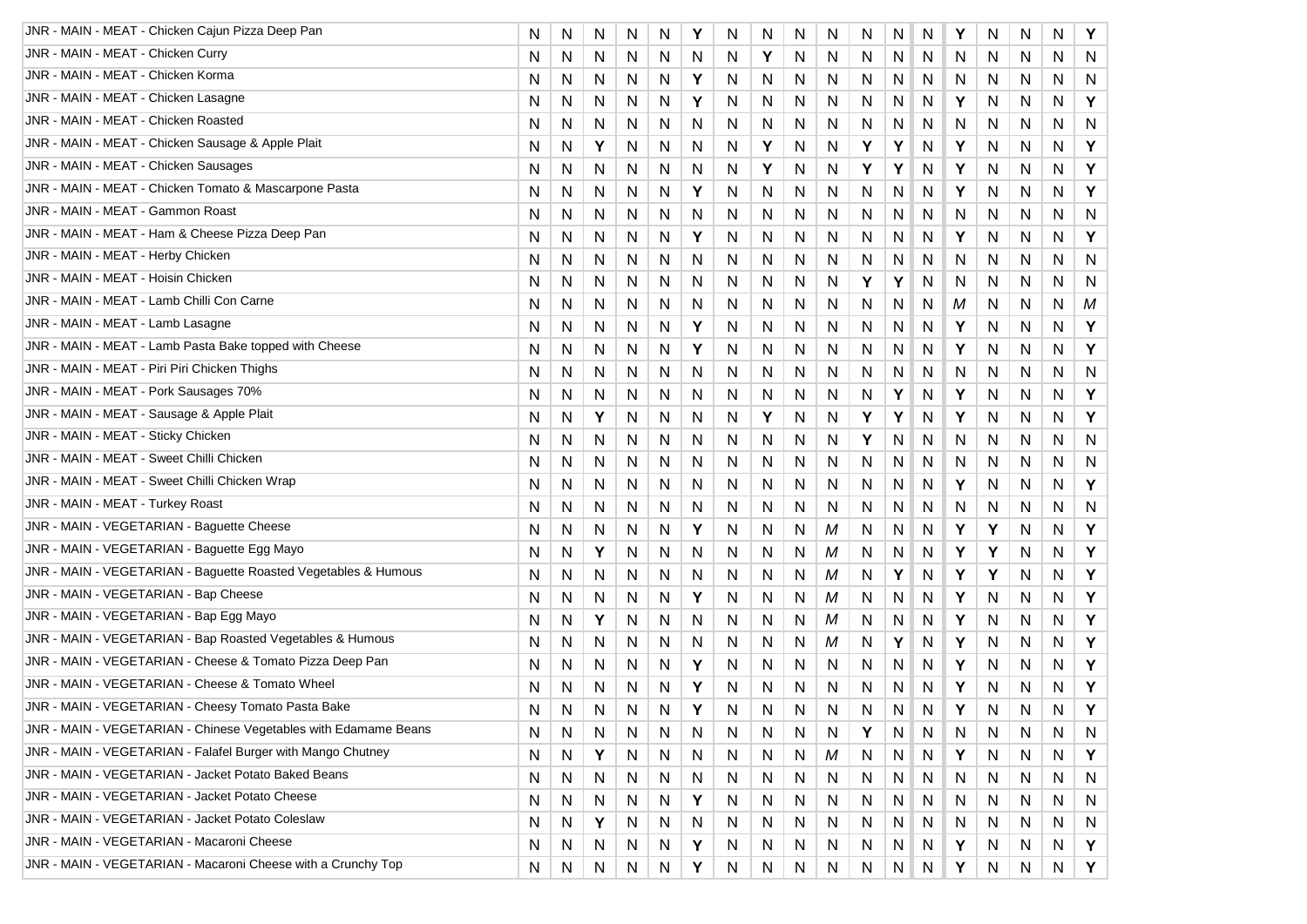| JNR - MAIN - VEGETARIAN - Mixed Bean Chilli Con Carne                | N | N            | N | N         | N         | N | N            | N         | N | N            | N  | N | N            | Μ            | N            | N         | N | М            |
|----------------------------------------------------------------------|---|--------------|---|-----------|-----------|---|--------------|-----------|---|--------------|----|---|--------------|--------------|--------------|-----------|---|--------------|
| JNR - MAIN - VEGETARIAN - Neapolitan Pasta                           | N | N            | N | N         | N         | N | N            | N         | N | N            | N. | N | N            | Y            | N            | N         | N | Υ            |
| JNR - MAIN - VEGETARIAN - Panini Cheese                              | N | N            | N | N         | N         | Y | N            | N         | N | М            | N  | N | N            | Y            | М            | N         | N | Y            |
| JNR - MAIN - VEGETARIAN - Pesto Pasta                                | N | N            | N | N         | N         | N | N            | N         | N | N            | N  | N | N            | Y            | N            | N         | N | Υ            |
| JNR - MAIN - VEGETARIAN - Plain Omelette                             | N | N            | Υ | N         | N         | Y | N            | N         | N | N            | N  | Ν | N            | N            | N            | N         | N | N            |
| JNR - MAIN - VEGETARIAN - Potato & Spinach Fritatta                  | N | N            | Υ | N         | N         | Y | N            | N         | N | N            | N  | N | N            | N            | N            | N         | N | N            |
| JNR - MAIN - VEGETARIAN - Quorn Roast                                | N | N            | Υ | N         | N         | Y | N            | N         | N | N            | N  | N | N            | N            | N            | N         | N | N            |
| JNR - MAIN - VEGETARIAN - Rainbow Pizza Deep Pan                     | N | N            | N | N         | N         | Y | N            | N         | N | N            | N  | N | N            | Y            | N            | N         | N | Υ            |
| JNR - MAIN - VEGETARIAN - Roasted Vegetable Pasta                    | N | N            | N | N         | N         | N | N            | N         | N | N            | N  | N | N            | Y            | N            | N         | N | Υ            |
| JNR - MAIN - VEGETARIAN - Spicy Vegetable Rice                       | N | N            | N | N         | N         | N | N            | N         | N | N            | N  | Ν | N            | N            | N            | N         | N | N            |
| JNR - MAIN - VEGETARIAN - Spinach Potato & Chick Pea Curry           | N | N            | N | N         | N         | N | N            | N         | N | N            | N  | N | N            | М            | N            | N         | N | M            |
| JNR - MAIN - VEGETARIAN - Sweet Potato & Lentil Curry                | N | N            | N | N         | N         | N | N            | N         | N | N            | N  | Ν | N            | М            | N            | N         | N | М            |
| JNR - MAIN - VEGETARIAN - Three Bean Pasta                           | N | N            | N | N         | N         | N | N            | N         | N | N            | N  | N | N            | Y            | N            | N         | N | Υ            |
| JNR - MAIN - VEGETARIAN - Tomato & Basil Pasta                       | N | N            | N | N         | N         | N | N            | N         | N | N            | N  | N | N            | Y            | N            | N         | N | Υ            |
| JNR - MAIN - VEGETARIAN - Tomato & Mascarpone Pasta                  | N | N            | N | N         | N         | Y | N            | N         | N | N            | N  | N | N            | Y            | N            | N         | N | Υ            |
| JNR - MAIN - VEGETARIAN - Tomato & Spinach Pasta                     | N | N            | N | N         | N         | N | N            | N         | N | N            | N  | N | N            | Y            | N            | N         | N | Υ            |
| JNR - MAIN - VEGETARIAN - Tomato & Sweetcorn Pasta                   | N | N            | N | N         | N         | N | N            | N         | N | N            | N  | N | N            | Y            | N            | N         | N | Υ            |
| JNR - MAIN - VEGETARIAN - Vegetable Lasagne                          | N | N            | N | N         | N         | Υ | N            | N         | N | N            | N  | N | N            | Y            | N            | N         | N | Υ            |
| JNR - MAIN - VEGETARIAN - Vegetable Lasagne (Ve)                     | N | N            | N | N         | N         | N | N            | N         | N | N            | Υ  | Ν | N            | Y            | N            | N         | N | Υ            |
| JNR - MAIN - VEGETARIAN - Vegetable Nuggets                          | N | N            | N | N         | N         | N | N            | N         | N | N            | N  | N | N            | Y            | N            | N         | N | Υ            |
| JNR - MAIN - VEGETARIAN - Vegetarian Meat(less) Ball Pasta           | N | N            | N | N         | N         | N | N            | N         | N | N            | N  | N | N            | Y            | N            | N         | N | Υ            |
| JNR - MAIN - VEGETARIAN - Vegetarian Sausage                         | N | N            | N | N         | N         | N | N            | N         | N | N            | Υ  | Y | N            | N            | N            | N         | N | N            |
| JNR - MAIN - VEGETARIAN - Veggie Mince Pasta Bake topped with Cheese | N | N            | N | N         | N         | Y | N            | N         | N | N            | Υ  | Ν | N            | Y            | N            | N         | N | Υ            |
| JNR - MAIN - VEGETARIAN - Wrap Cheese                                | N | N            | Υ | N         | N         | Y | N            | N         | N | N            | N  | Ν | N            | Υ            | N            | N         | N | Υ            |
| JNR - MAIN - VEGETARIAN - Wrap Egg Mayonnaise                        | N | N            | Υ | N         | N         | N | N            | N         | N | N            | N  | N | N            | Υ            | N            | N         | N | Υ            |
| JNR - MAIN - VEGETARIAN - Wrap Roasted Vegetables & Humous           | N | N            | N | N         | N         | N | N            | N         | N | N            | N  | Y | N            | Y            | N            | N         | N | Υ            |
| JNR - SAUCE - Tomato Ketchup                                         | N | N            | N | N         | N         | N | N            | N         | N | N            | N  | Υ | N            | М            | N            | N         | N | M            |
| JNR - SAUCE - Apple                                                  | N | N            | N | N         | N         | N | N            | N         | N | N            | N  | Ν | N            | N            | N            | N         | N | N            |
| JNR - SAUCE - Gravy                                                  | N | N            | N | N         | N         | N | N            | N         | N | N            | N  | N | N            | N            | N            | N         | N | $\mathsf{N}$ |
| JNR - VEGETABLE - Baked Beans                                        | N | N            | N | N         | N         | N | N            | N         | N | N            | N  | N | N            | N            | N            | N         | N | N            |
| JNR - VEGETABLE - Broccoli                                           | N | N            | N | N         | N         | N | N            | Ν         | N | N            | N  | Ν | N            | N            | N            | N         | N | N            |
| JNR - VEGETABLE - Butternut Squash Roasted                           | N | N            | N | N         | N         | N | N            | N         | N | N            | N  | Ν | N            | N            | N            | N         | N | N            |
| JNR - VEGETABLE - Cabbage White                                      | N | $\mathsf{N}$ | N | N         | N         | N | N            | N         | N | N            | N  | N | N            | N            | $\mathsf{N}$ | N         | N | N            |
| <b>JNR - VEGETABLE - Carrots</b>                                     | N | N            | N | N         | N         | N | N            | N         | N | N            | N  | N | N            | N            | N            | N         | N | N            |
| JNR - VEGETABLE - Cauliflower                                        | N | N            | N | N         | N         | N | N            | N         | N | N            | N  | N | N            | N            | N            | N         | N | N            |
| JNR - VEGETABLE - Cauliflower & Broccoli                             | N | N            | N | N         | N         | N | N            | N         | N | N            | N  | N | $\mathsf{N}$ | $\mathsf{N}$ | $\mathsf{N}$ | N         | N | N            |
| JNR - VEGETABLE - Green Beans                                        | N | N            | N | N         | N         | N | N            | N         | N | N            | N  | N | N            | N            | N            | N         | N | N            |
| JNR - VEGETABLE - Medley of Vegetables                               | N | N            | N | ${\sf N}$ | ${\sf N}$ | N | $\mathsf{N}$ | ${\sf N}$ | N | $\mathsf{N}$ | N  | N | N            | N            | N            | ${\sf N}$ | N | N            |